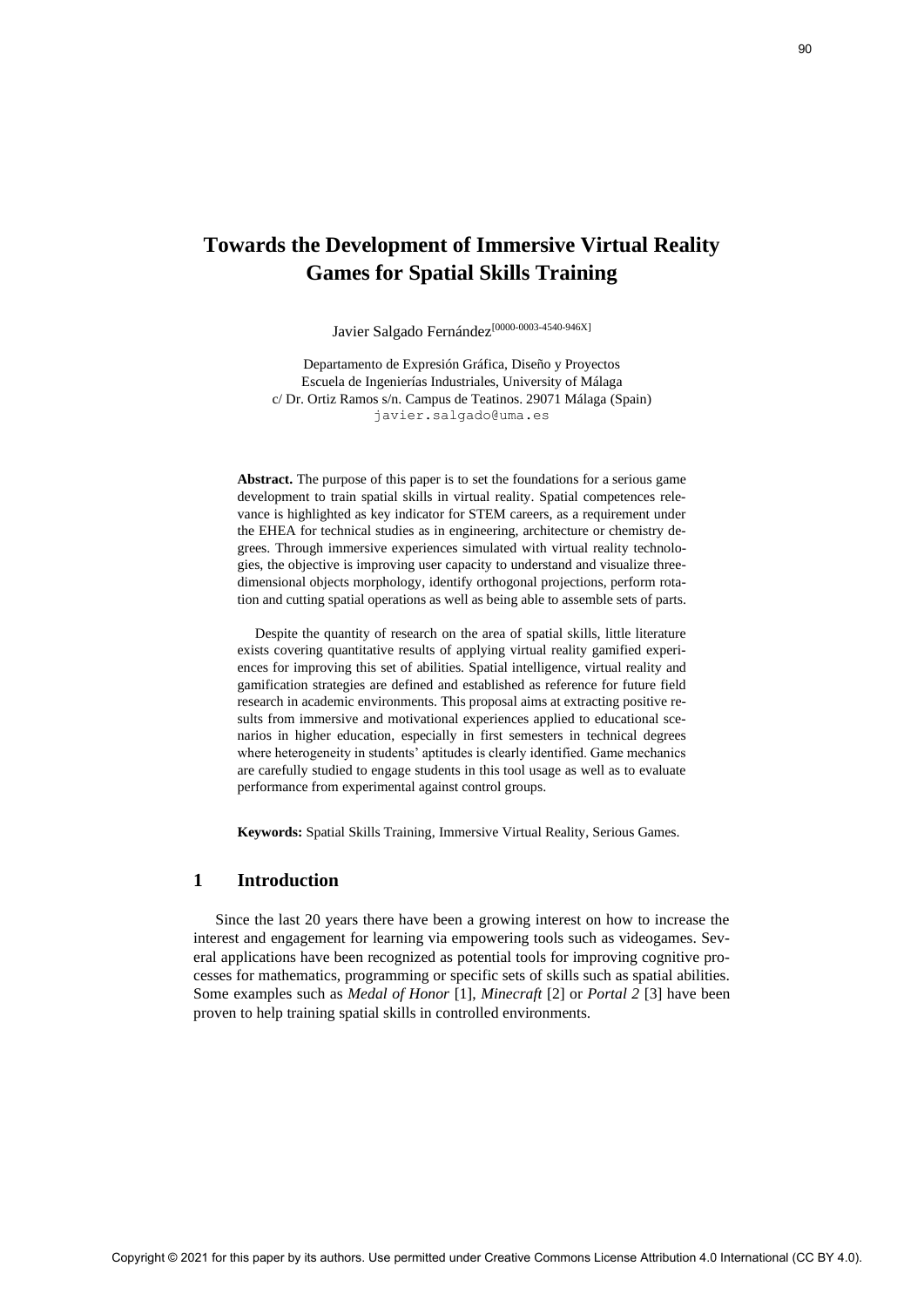Despite these results, there are still open discussion on how to enhance cognitive skills outside laboratory-constrained conditions, meaning applying gamification to academic environments with serious games, which precise purpose is not only enjoying the experience but to learn by playing [4].

One of the main focus for research is to identify potential game experiences that can improve subset of spatial skills as key indicator for STEM careers success [5]. Following literature on this matter, there are several factors consider when facing a study on spatial skills training: First, expected higher impact for training low spatial skills population, that tend to struggle with early courses of STEM careers that will likely result on failing or dropping from the course. The issue has been addressed particularly for undergraduates with non-technical education background as well as females, that have been consistently reported as worse performing on spatial abilities tasks than males [6], therefore considered a relevant factor on the gender gap on technical and scientific degrees. Secondly, students that already possess high level of spatial skills might face little improvement by training or the so called "ceiling effect". These factors are to be translated into key design principles for developing engaging and effective spatial skills training experience.

Recent growth of virtual reality technology and accessibility to development engines such as Unity have made possible a proposal where immersive qualities of virtual reality allow direct interaction with a gamified experience empowering learning process and motivation for the students, especially those less trained for the competences required to achieve academic goals.

### **2 Spatial Skills**

### **2.1 Spatial Ability Competence & Relevance**

Following Gardner's Multiple Intelligence theory [7], intellectual coefficient or capacity cannot be considered a univocal quality such as height or weight, as it is constructed from eight dimensions or types of intelligence. This theory was a complete revolution at educational level, driving the attention for multiple research studies on each of the intelligence areas, one of them being spatial intelligence. The perception of the visual world and the capacity of making transformations on its representations depend on this intelligence. The subset of spatial skills is derived from it as the ability to solve problems between the relation of the environment and the observer – spatial orientation – or the relation between elements and its transformations – spatial visualization [8].

On the Science, Technology, Engineering and Mathematics (STEM) aspect, there is a relevant number of students accessing higher education courses with less trained spatial skills, this factor impacts negatively on early academic abandon rates [9]. Thus, first year subjects for technical degrees introduce methods for thinking spatially and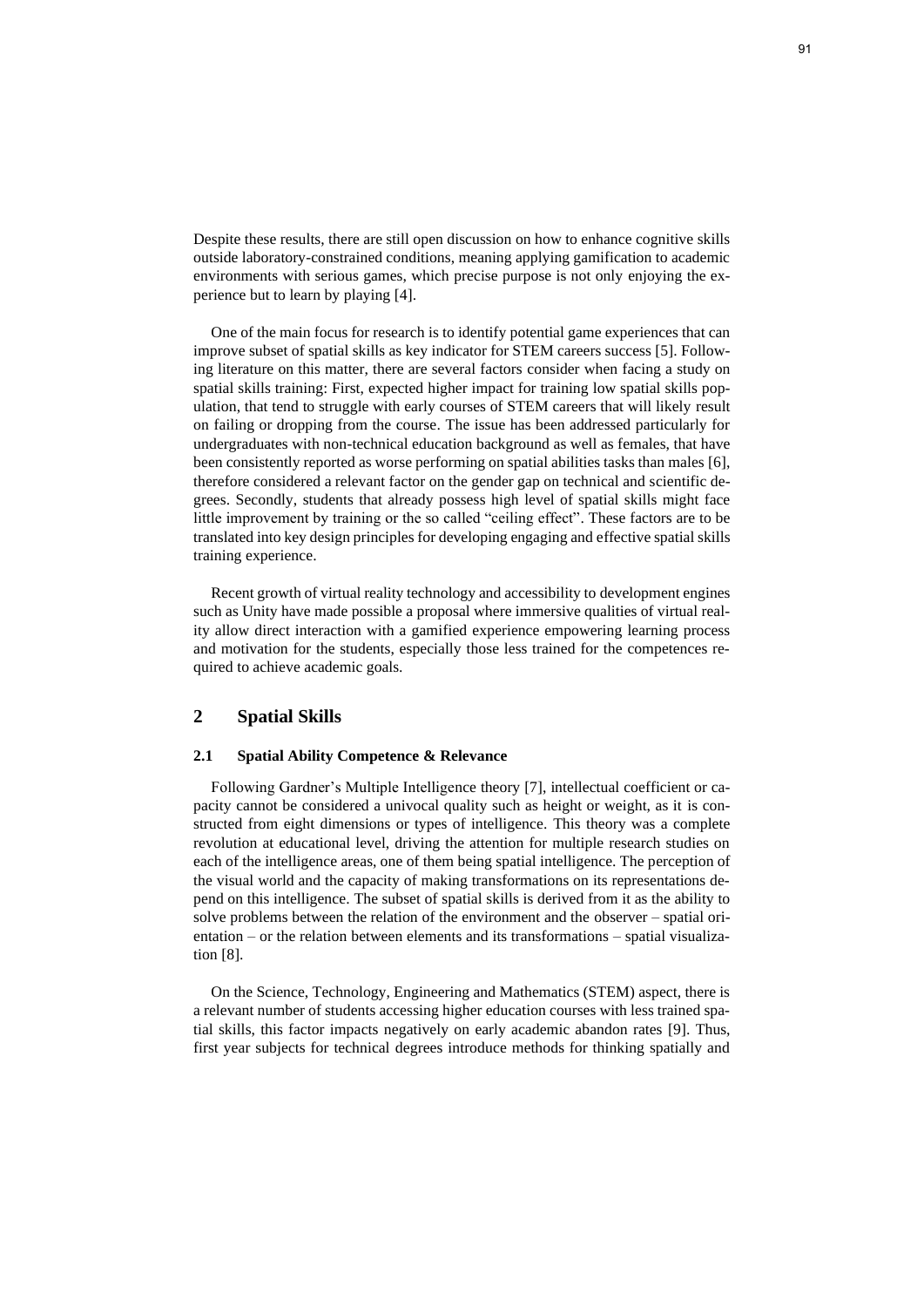understand 2D and 3D representations, such as graphic expression, computer assisted graphics or engineering graphics, where main objective is to solve spatial problems.

### **2.2 Training and Assessment**

In spatial skills development research studies, measurement tools are used to quantify results and gains. Enhancing and assessing skills is the main challenge faced by authors previously as introduced in [10], where a wide range of measurement tools are used, from which the most common are standardized tests:

**Mental Rotation Test (MRT).** Introduced by Vanderberg and Kuse (1978) [11], this tests presents 20 exercises to be completed in 20 minutes, where a model figure is presented. To this model certain rotation transformation is applied and the user has to choose two from the four possible options. In these exercises, mirror objects are usually presented as incorrect answers. Spatial rotation and visualization are assessed in this test.

**Mental Cutting Test (MCT).** Initially developed as higher education access test for USA in 1930, afterwards adopted in Australia, Germany, Poland or Japan [12]. It consists in 25 exercises where guide model is presented on left side and user has to choose unique correct answer from total five possible results from cutting operation.



**Fig. 1.** MCT exercise example (2A) with cut step by step demonstration (2B).

**Differential Aptitude Test: Spatial Rotations (DAT:SR).** This test purpose is to present a 2D pattern that is to be mentally folded by the student as to result in any number from the four possible options. There are a total of 50 exercises where spatial visualization and spatial relations are evaluated.

**Purdue Spatial Visualization Test: Rotations (PSVT:R).** Developed with the aim of assessing the ability for solids rotation visualization [13]. Upper figures show an example of a three-dimensional object rotation, while on the second row the figure to be rotated is presented. Unique answer corresponds with the result of applying the same rotations to the proposed figure. In this rest both mental rotation and spatial visualization are tested.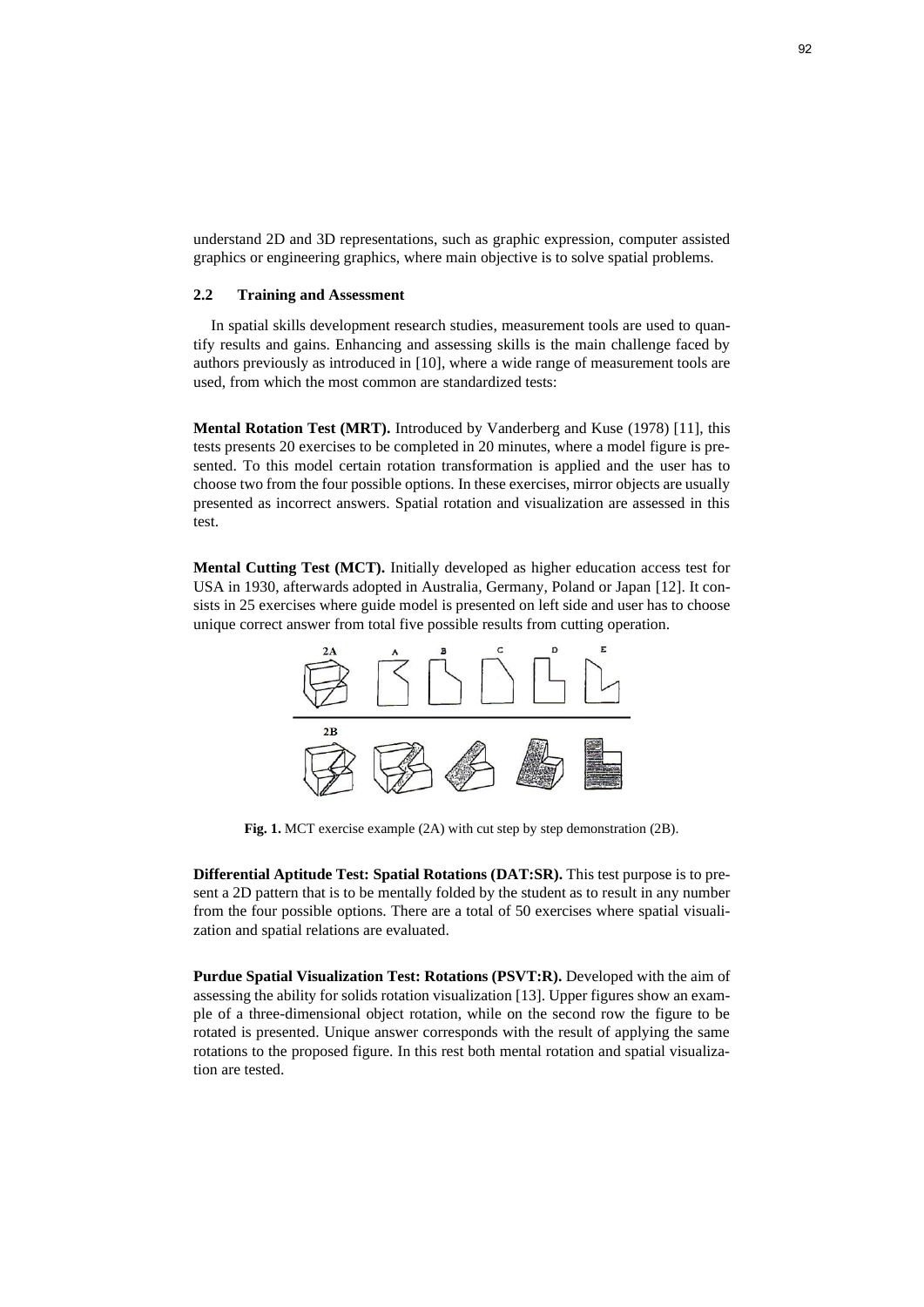# **3 Immersive Virtual Reality**

### **3.1 Definition**

Immersive Virtual Reality systems are able to present simulated virtual scenarios that surround the user in a three-dimensional space. Generally, they will provide a firstperson perspective based on and synchronized with head position and orientation from the user. These is achieved through the usage of Head-mounted Displays (HMD) inside out tracking, as the sensors responsible for monitoring are included in the device [14]. Since the first introduction of VR HMD in 1963 by Hall and Miller, subsequent evolutions such as 3D visual display in 1968 by Sutherland [15], integrated binaural audio or hand-computer interactions [16] set the foundations for the technological uprise that Oculus VR headset produced in 2013. Other VR systems have been explored in educational applications such as CAVE or semi-immersive virtual reality, but in this paper is focused on head-mounted displays.

#### **3.2 Hardware**

Among current VR HMD we found an increasing number of devices in the market. For this proposal study we have considered three critical characteristics to be present in the device:

- 1. Inside-out tracking and 6 Degrees Of Freedom (6DOF). Yaw (Z), roll (Y) and nod (X) in addition to head positioning in 3D space.
- 2. Standalone. Device can be used without being physically connected to a computer, which enables better mobility for the user.
- 3. High resolution display. Providing good visual and refresh rate needed for planned sessions with the experience.

These guidelines suggest that Oculus Quest 2 device is currently one of the best options available. Future development will consider these hardware characteristics to adjust performance appropriately and produce enjoyable and reliable experience.

# **4 Related Work**

Considerable amount of research has been performed on games as learning environments. Similar to the proposal presented in this paper, other researches found that the level of engagement that videogames create has a positive effect on learning and training purposes. Key factor for this benefit is the level of immersion and progression that a game typically demonstrates. It challenges the players to continuously adapt and take action to complete each level [17].

Videogames are no longer considered a negative influence on educational growth, in fact, it is now proven that games provide tools for encourage critical thought. This is especially valuable when knowledge is abstract or depends on virtual representations,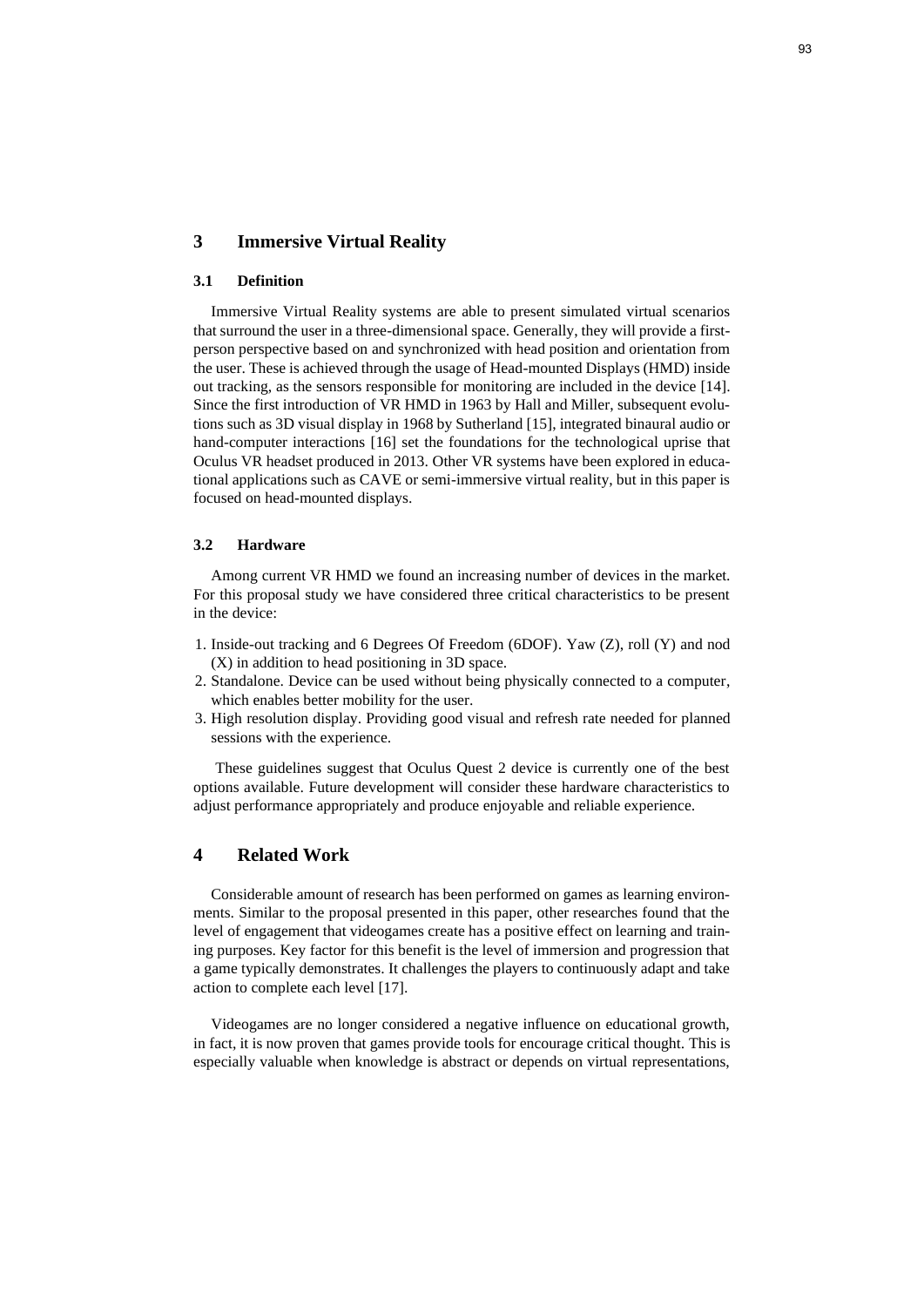such as science or technology. Serious games are presented as valid tool for teaching problem-solving skills combining scientific contents with game mechanics linking virtual reality with real world experiences, providing an experience that can be repeatedly played and otherwise impossible to experiment [18].

In relation to spatial abilities training, there are several proposals consisting on providing immersive virtual reality games that allows users to locate in a simulated scenario where different tasks are presented with different objectives. In Indy [19], a collaborative treasure hunting trial is presented in an industrial facility environment. These game offers the challenge of finding specific elements hidden by instructors as to train professionals and familiarize with the industrial building structure. Not only spatial orientation is target metrics in this experience but also foster communication between workgroups in order to coordinate every player and achieve common goal.

In the area of standardized tests, there are also gamification proposals such as [20], for improving spatial skills through MCT. It presents some gamification mechanics applicable to a test-based application with scoreboards shared between users as to compare and reward competitivity. Virtual reality environments are usually used as a tool for digitalized standardized tests, good example can be PSVT:R in [21] and [22]. Some applications refer to positive effects on spatial memory for retrieving key aspects of certain elements located in the simulated space or *Memory Palace*, work from [23] highlights this effect of using VR in contrast to traditional desktop application.

Spatial Skills evaluation is mentioned one of the challenges that researchers usually face in training courses, for this regard VR game *Homeworld Bound: Redux* is presented as an experience that combines gathering and resource mechanics and building strategies with spatial transformations for players abilities development [24]. From this experience, promoting creative modes and avoid using simple 3D objects such as symmetric or regular polyhedrons is recommended for challenges tasks that keeps the user engaged for spatial problems solving.

Another phenomenon studied in this field is embodied cognition in relation to spatial intelligence. This involves physical interfaces combined with virtual simulations so the user can physically interact with a mockup controller influencing or controlling elements of the simulation. In [25], authors present a VR experience where embodied cognition is the main mechanic for performing spatial puzzles, involving different changeable first person perspectives to acknowledge position and scale of the model as to improve spatial orientation.

Interesting mechanics and gamified strategies are extracted to be evaluated as possible elements of the experience to be developed in order to train and assess spatial skills. From previous studies, it is acknowledged that main target is to consistently provide an engaging experience, that enables data gathering for a pre-post test of a experimental and control group.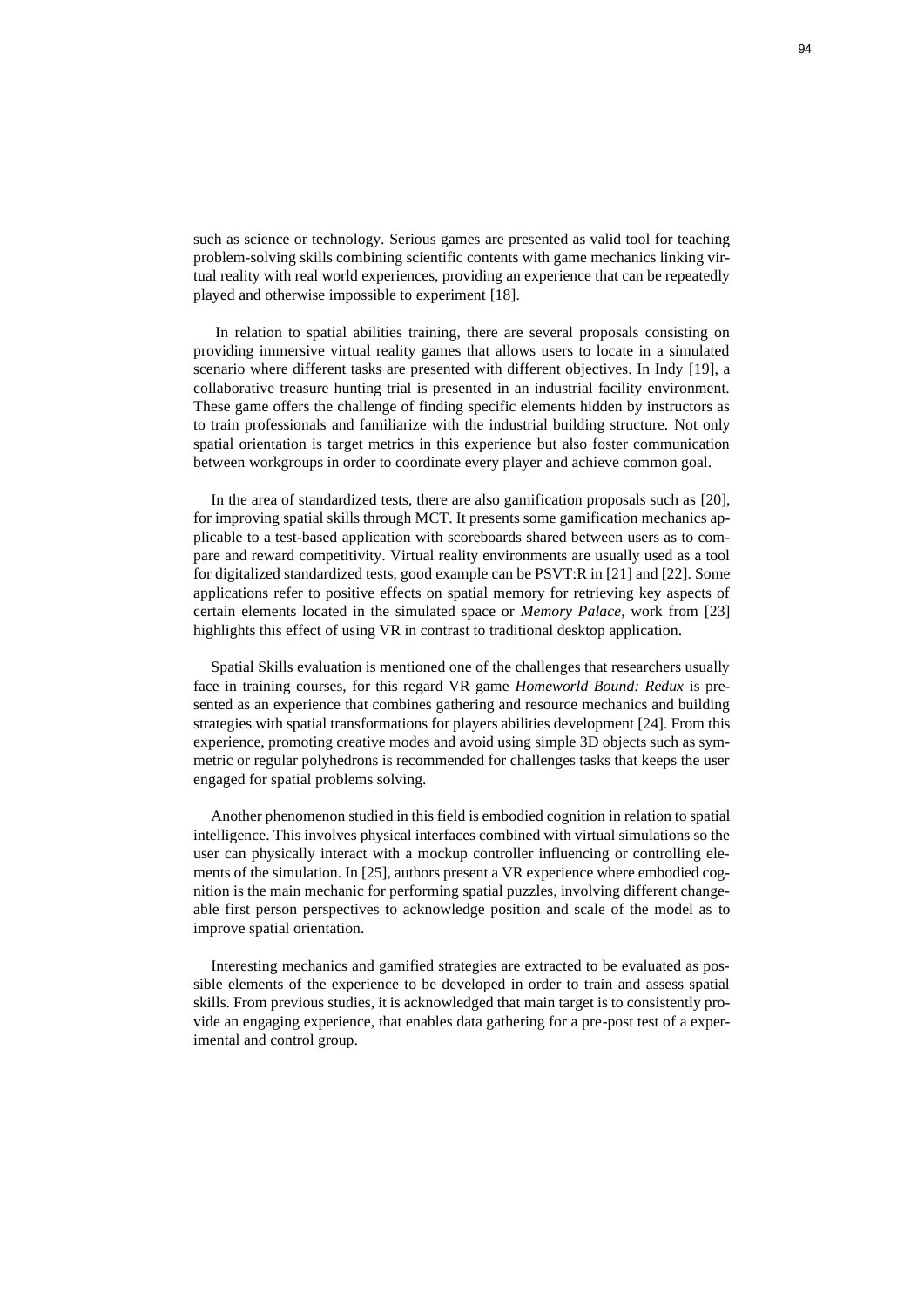### **5 Serious Game for Spatial Skill Development**

For the proposed VR Spatial Skills Training experience, Unity game engine is selected as a low learning curve software and it is already integrated with Extended Reality Toolkit for Oculus platform. This package provides basic set of interactions for virtual reality that can be modified to adjust development requirements. Since the aim is to produce a Serious Game for training, game mechanics are present to motivate users taking spatial exercises presented as levels, that will increase in difficulty. Not only visual stimuli will be included, audio and haptic for controller-based experience are considered to play key role in the game. Sound effects may indicate if correct action was taken, the start and end of a timer countdown. Haptics, such as controller vibration, will be used as to indicate boolean interactions such as grab or leave object, with light vibration or once player navigate to an option from the main menu. It is important showing players the reason behind a wrong choice, the system should tell correct solution right after wrong answer is provided [20].

A design principle related to spatial operations is that each task or beforementioned standardized test (MRT, MCT, PSVT and combination of all three) will be presented as a challenge with progression in the shape of unlockable levels. This sense of progression will be presented through user interface through progression bars to show students how many levels have been completed and remain to unlock next one. In this regard difficulty will increase as player will face higher levels. At the end of every level, scoreboards are presented to show player's performance in comparison with others, to promote competitivity and compare results for each task completed. In order to ensure replayability, new game modes are to be introduced such as Time Trial, where tasks are to be completed within a time limit and Treasure Hunt, where players have to locate through limited spatial operations a key to the next level located inside a 3D model.

Duration of each level should not be superior to 5-10 minutes per player. This way, mental exhaustion is avoided, which helps student's expectation for next session as well as to ensure experimental phase can be adapted to an undergraduate academic course. For gains evaluation, results from playing the VR experience are to be logged in network shared file so researcher directly exports to data sheet and prepare statistical analysis.

## **6 Future line of Research**

In the upcoming phase, the experience will be developed and tested for fine tuning and usability matters. Then, start of the tests are planned for next academic course in 2022. The main goal is to start the measurements with different user groups. Implementing real-time activities in VR game complemented with theory sessions in engineering graphics course is expected to lead to better results in spatial tasks as well to improve performance at higher level in students from the experimental group than in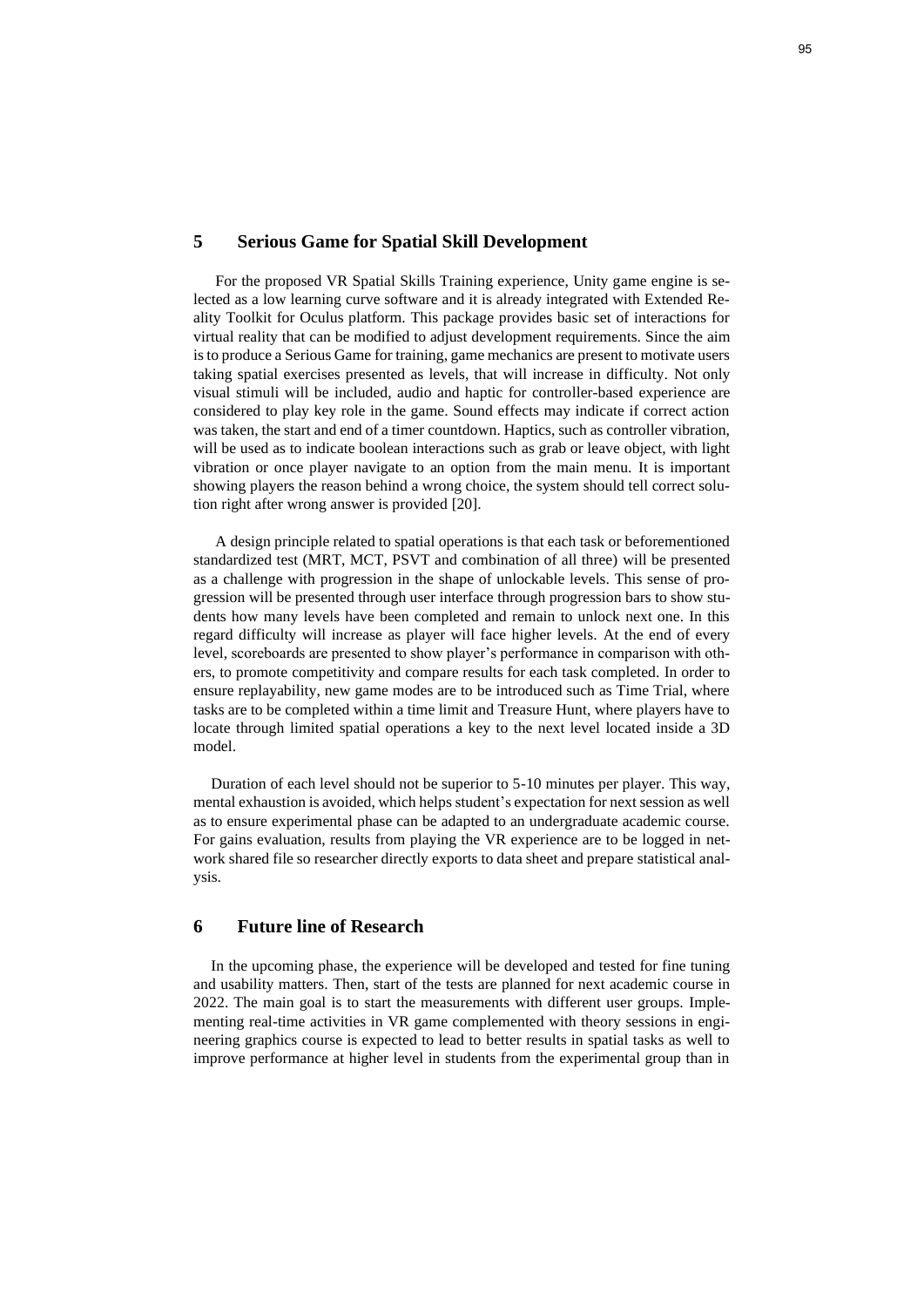control group. It is also interesting to perform Likert scale and usability questionnaires for user feedback on improving experience's immersion and usability for future experimentation.

# **7 Conclusions**

In this paper, relevance of spatial competences for higher education STEMs careers is highlighted. Currently there is a need for training spatial skills in early years of technical degrees as it is a required competence, is also an indicator for academic success and may help reducing gender gap differences on performance and early abandon rates.

A new VR Training game is presented as concept of an application whose goal is to engage and motivate users who would like to improve their visual skills by completing engaging exercises presented as levels, especially those with lower level of spatial abilities [26].

## **8 References**

- 1. J. Feng, I. Spence, and J. Pratt: Playing an action video game reduces gender differences in spatial cognition. Psychological Science, vol. 18, no. 10, pp. 850–855, (2007)
- 2. C. Carbonell-Carrera, A. J. Jaeger, J. L. Saorín, D. Melián, and J. de la Torre-Cantero: Minecraft as a block building approach for developing spatial skills. Entertainment Computing, vol. 38, no. March, (2021)
- 3. V. J. Shute, M. Ventura, and F. Ke: The power of play: The effects of Portal 2 and Lumosity on cognitive and noncognitive skills. Computers and Education, vol. 80, pp. 58–67, 2015
- 4. M. Romero: Serious Games para el desarrollo de las competencias del siglo XXI. RED. Revista de Educación a Distancia, no. 34, pp. 1–22, (2012)
- 5. J. Wai, D. Lubinski, and C. P. Benbow: Spatial Ability for STEM Domains: Aligning Over 50 Years of Cumulative Psychological Knowledge Solidifies Its Importance. J. Educ. Psychol., vol. 101, no. 4, pp. 817–835, (2009)
- 6. C. A. Lawton: Gender, Spatial Abilities, and Wayfinding. in Handbook of Gender Research in Psychology, Chrisler, New York, NY: Springer New York, pp. 317–341 (2010)
- 7. H. Gardner, Estructuras de la mente. La Teoría de Las Inteligencias Múltiples. (1994)
- 8. M. G. McGee: Human spatial abilities: Sources of sex differences, Praeger. (1979)
- 9. D. H. Uttal and C. A. Cohen: Spatial Thinking and STEM Education. When, Why, and How?, vol. 57, no. October 2017. (2012)
- 10. R. Gorska and S. Sorby: Testing instruments for the assessment of 3-D spatial skills. ASEE Annu. Conf. Expo. Conf. Proc., June (2008)
- 11. S. G. Vanderberg and A. R. Kuse: Mental Rotations, a Group Test of Three-Dimensional Spatial Visualization. Percept. Mot. Skills, vol. 47, no. 2 (1978)
- 12. CEEB: Special Aptitude Test in Spatial Relations (MCT). (1939)
- 13. G. M. Bodner and R. B. Guay:The Purdue Visualization of Rotations Test. Chem. Educ., vol. 2, no. 4, pp. 1–17, (1997)
- 14. W. S. Alhalabi: Virtual reality systems enhance students' achievements in engineering education. Behav. Inf. Technol., vol. 35, no. 11, pp. 919–925, (2016)